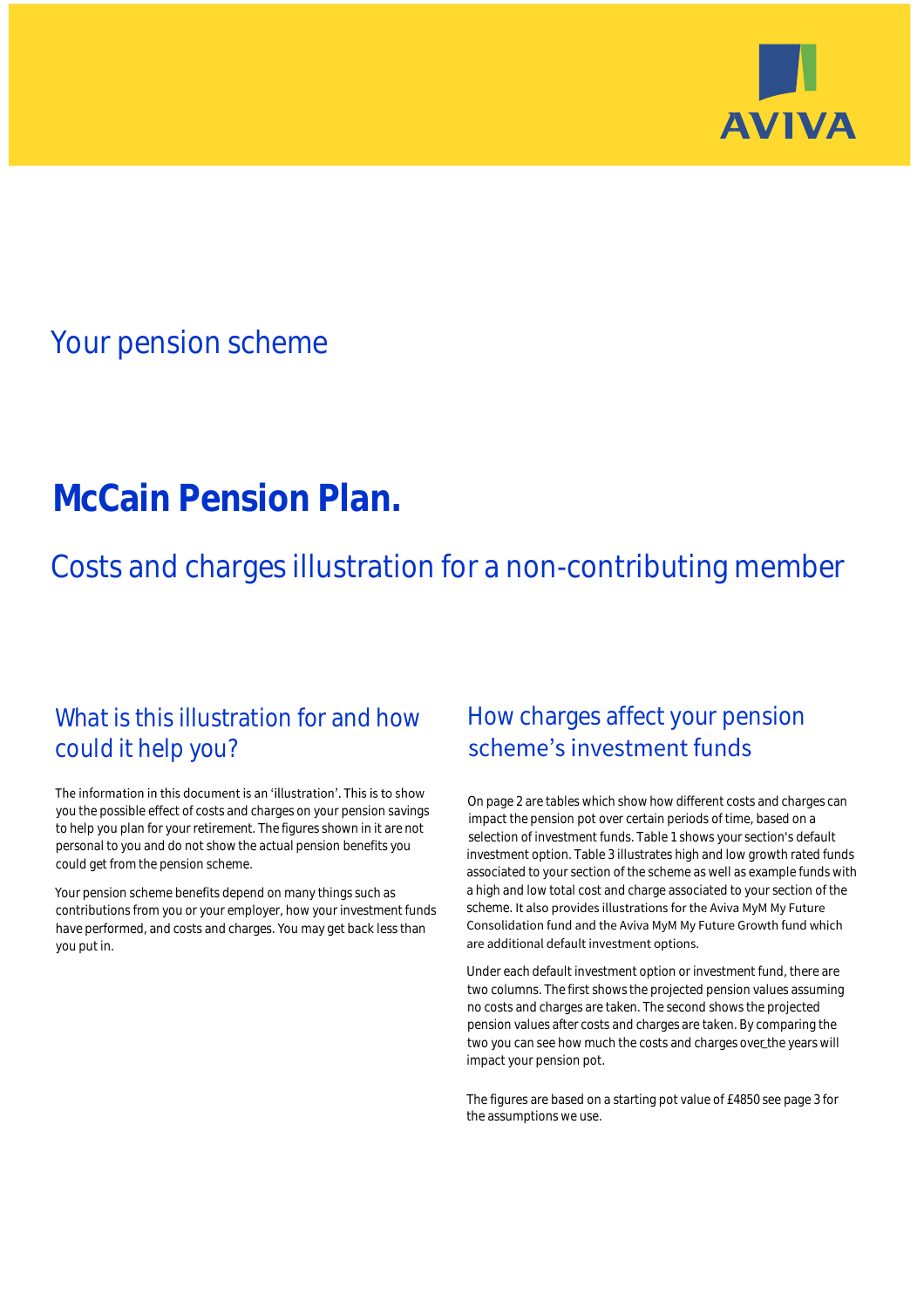**Illustration of effect of costs and charges on the Default Investment Option in McCain Pension Plan.**

|                | <b>My Future</b>                       |                                    |  |  |  |  |
|----------------|----------------------------------------|------------------------------------|--|--|--|--|
|                | Assumed growth rate 3.3% (p.a.)        |                                    |  |  |  |  |
|                | Assumed costs and charges 0.25% (p.a.) |                                    |  |  |  |  |
| At end of year | Projected value assuming no            | <b>Projected value after costs</b> |  |  |  |  |
|                | costs and charges are taken            | and charges are taken              |  |  |  |  |
| $\mathbf{1}$   | £4,900                                 | £4,890                             |  |  |  |  |
| $\overline{2}$ | £4,950                                 | £4,930                             |  |  |  |  |
| 3              | £5,010                                 | £4,970                             |  |  |  |  |
| $\overline{a}$ | £5,060                                 | £5,010                             |  |  |  |  |
| 5              | £5,120                                 | £5,050                             |  |  |  |  |
| 10             | £5,400                                 | £5,250                             |  |  |  |  |
| 15             | £5,690                                 | £5,470                             |  |  |  |  |
| 20             | £6,000                                 | £5,690                             |  |  |  |  |
| 25             | £6,330                                 | £5,930                             |  |  |  |  |
| 30             | £6,680                                 | £6,170                             |  |  |  |  |
| 35             | £7,050                                 | £6,420                             |  |  |  |  |
| 40             | £7,360                                 | £6,620                             |  |  |  |  |
| 45             | £7,540                                 | £6,700                             |  |  |  |  |
| 50             | £7,580                                 | £6,660                             |  |  |  |  |

#### **Table 2**

| List of Funds included in the Default Investment Option |                       |                    |  |  |  |
|---------------------------------------------------------|-----------------------|--------------------|--|--|--|
| <b>Fund name</b>                                        | <b>Total Cost and</b> | <b>Growth Rate</b> |  |  |  |
|                                                         | Charge (p.a.)         | (p.a.)             |  |  |  |
| Av MyM My Future Growth                                 | 0.27%                 | 3.60%              |  |  |  |
| Av MyM My Future Consolidation                          | 0.22%                 | 2.40%              |  |  |  |
|                                                         |                       |                    |  |  |  |
|                                                         |                       |                    |  |  |  |
|                                                         |                       |                    |  |  |  |
|                                                         |                       |                    |  |  |  |
|                                                         |                       |                    |  |  |  |
|                                                         |                       |                    |  |  |  |
|                                                         |                       |                    |  |  |  |
|                                                         |                       |                    |  |  |  |

**Aviva Life & Pensions UK Limited.**

Registered in England No. 3253947. Registered office: Aviva, Wellington Row, York, YO90 1WR. Authorised by the Prudential Regulation Authority and regulated by the Financial Conduct Authority and the Prudential Regulation Authority. Firm Reference Number 185896. **aviva.co.uk** TEMP GFI NG071309 09/2018